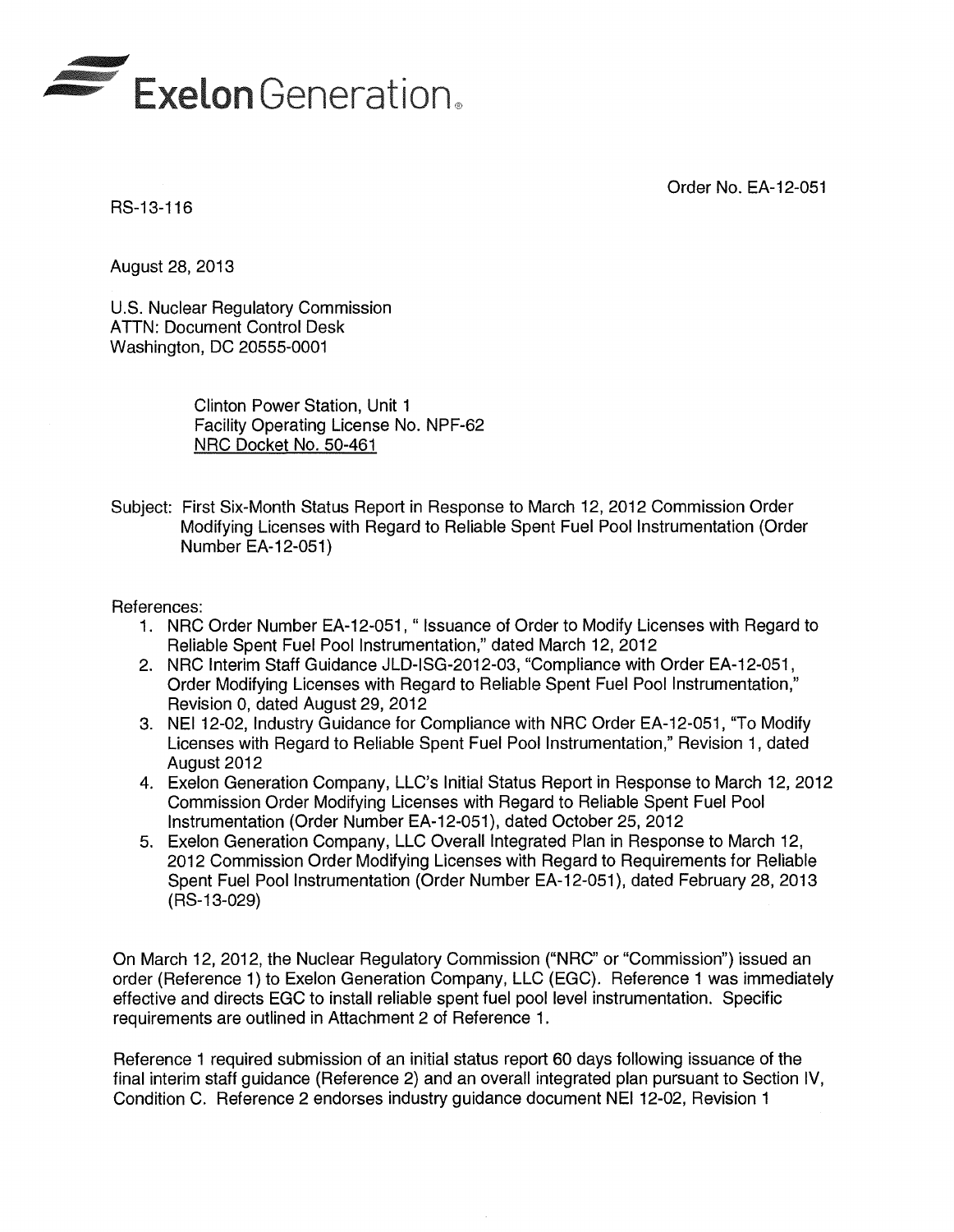U.S. Nuclear Regulatory Commission Integrated Plan Report to EA-12-051 August 28,2013 Page 2

(Reference 3) with clarifications and exceptions identified in Reference 2. Reference 4 provided the EGC initial status report regarding reliable spent fuel pool instrumentation. Reference 5 provided the Clinton Power Station, Unit 1 overall integrated plan.

Reference 1 requires submission of a status report at six-month intervals following submittal of the overall integrated plan. Reference 3 provides direction regarding the content of the status reports. The purpose of this letter is to provide the first six-month status report pursuant to Section IV, Condition C.2, of Reference 1, that delineates progress made in implementing the requirements of Reference 1. The enclosed report provides an update of milestone accomplishments since the last status report, including any changes to the compliance method, schedule, or need for relief and the basis, if any.

This letter contains no new regulatory commitments. If you have any questions regarding this report, please contact David P. Helker at 610-765-5525.

I declare under penalty of perjury that the foregoing is true and correct. Executed on the  $28<sup>th</sup>$ day of August 2013.

Respectfully submitted,

Hen T. *Hago* 

Director - Licensing & Regulatory Affairs Exelon Generation Company, LLC

Enclosure:

- 1. Clinton Power Station, Unit 1 First Six-Month Status Report for the Implementation of Order EA-12-051 , Order Modifying Licenses with Regard to Reliable Spent Fuel Pool Instrumentation
- cc: Director, Office of Nuclear Reactor Regulation NRC Regional Administrator - Region III NRC Senior Resident Inspector - Clinton Power Station, Unit 1 NRC Project Manager, NRR - Clinton Power Station, Unit 1 Ms. Jessica A. Kratchman, NRR/JLD/PMB, NRC Mr. Robert J. Fretz, Jr, NRR/JLD/PMB, NRC Mr. Robert L. Dennig, NRR/DSS/SCVB, NRC Illinois Emergency Management Agency - Division of Nuclear Safety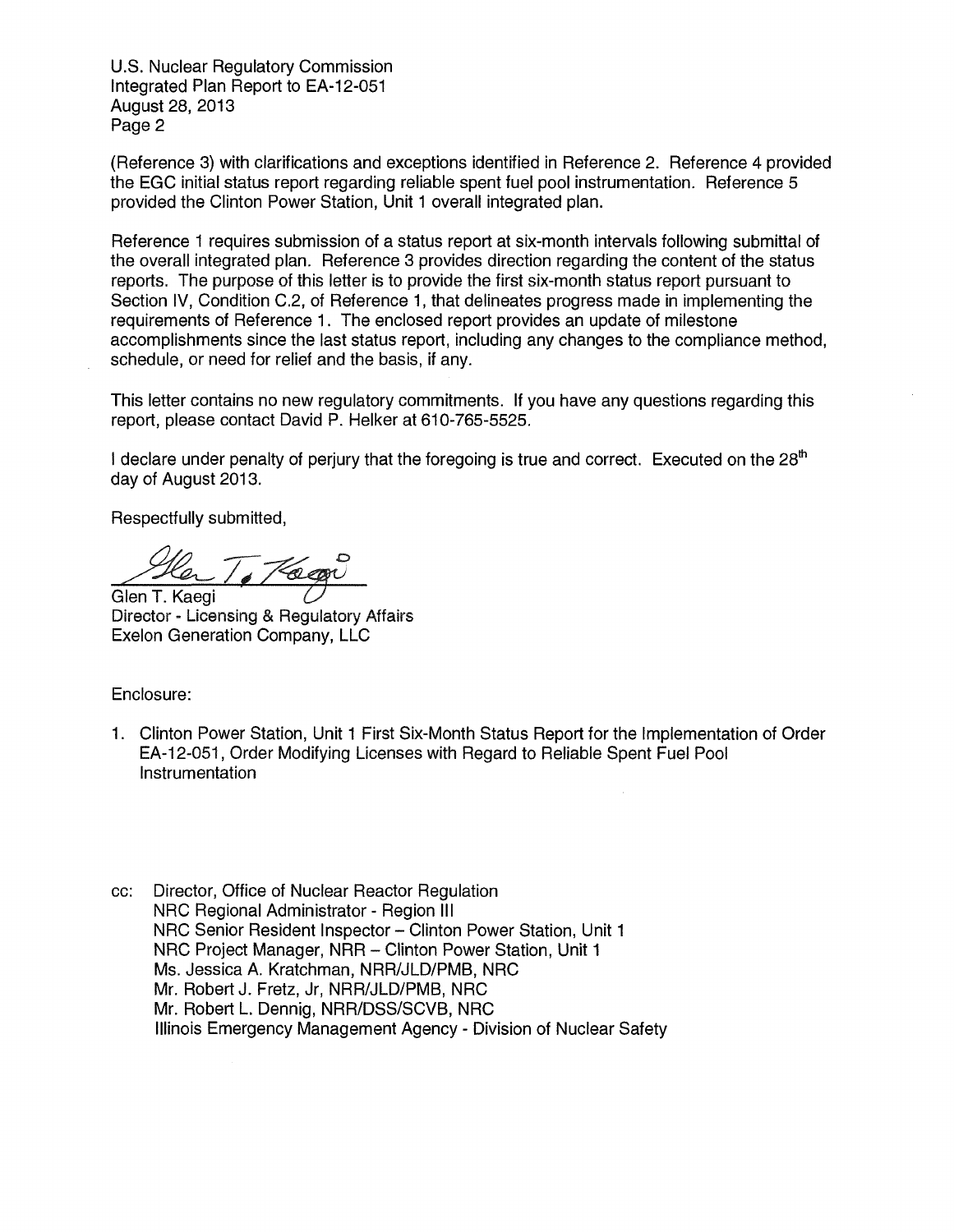#### **Enclosure**

# Clinton Power Station, Unit 1

First Six-Month Status Report for the Implementation of Order EA-12-0S1, Order Modifying licenses with Regard to Reliable Spent Fuel Pool Instrumentation

(9 pages)

 $\mathcal{L}_{\mathcal{A}}$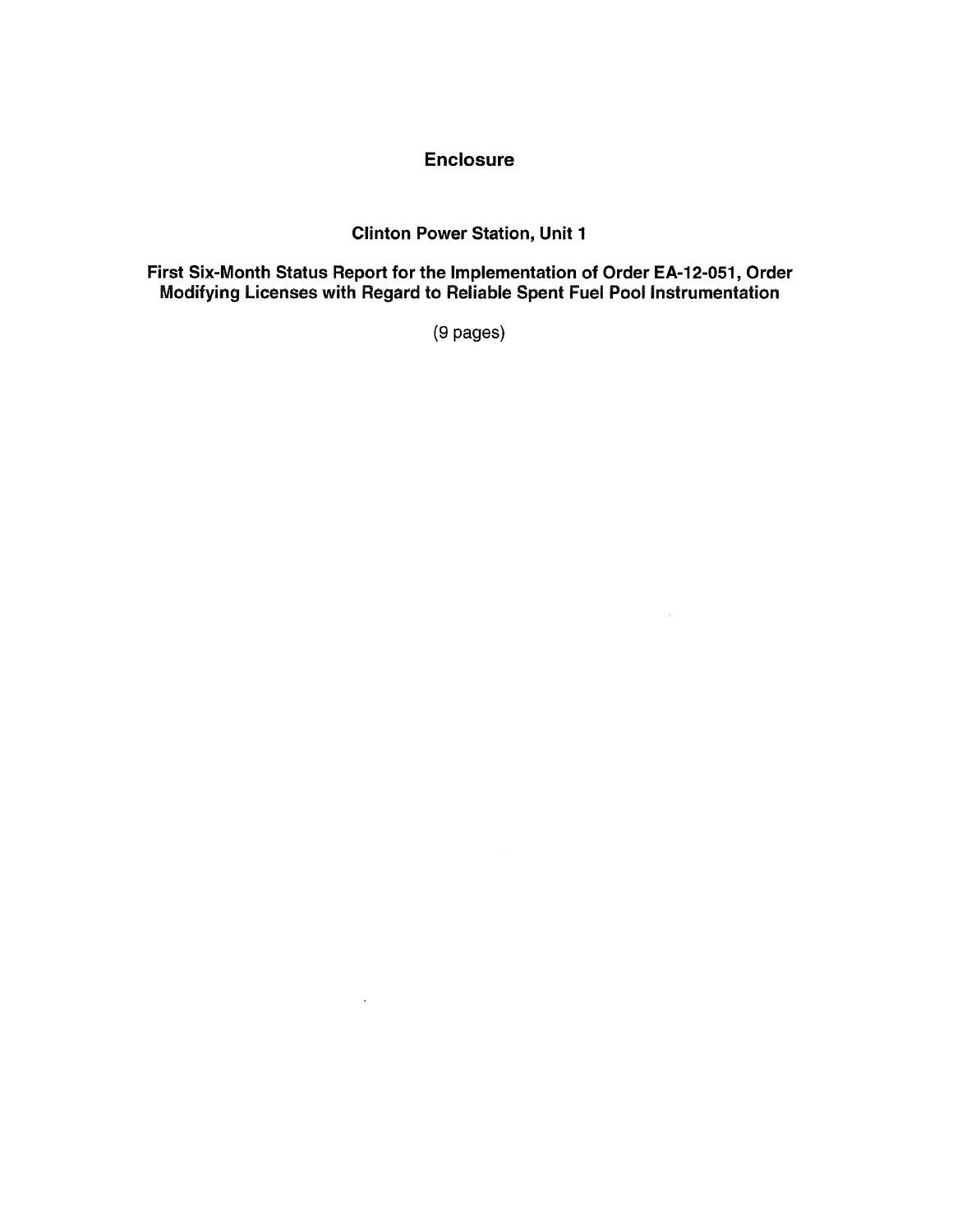# **Clinton Power Station, Unit 1**

# **First Six-Month Status Report for the Implementation of Order EA-12-0S1, Order Modifying Licenses with Regard to Reliable Spent Fuel Pool Instrumentation**

#### **1 Introduction**

Clinton Power Station, Unit 1, developed an Overall Integrated Plan (Reference 1 in Section 8), documenting the requirements to install reliable Spent Fuel Pool Level Instrumentation (SFPLI), in response to Reference 2. This enclosure provides an update of milestone accomplishments since submittal of the Overall Integrated Plan including any changes to the compliance method, schedule, or need for relief/relaxation and the basis, if any.

#### **2 Milestone Accomplishments**

The following milestones have been completed since the development of the Overall Integrated Plan (Reference 1), and are current as of August 19, 2013.

- Issued Exelon Fleet contract to procure Spent Fuel Pool Instrumentation (SFPI) on June 18, 2013
- Submitted responses to USNRC RAIs (Ref. 3 and 4) on July 3, 2013

## 3 **Milestone Schedule Status**

The following provides an update to the milestone schedule to support the Overall Integrated Plan. This section provides the activity status of each item, and the expected completion date noting any change. The dates are planning dates subject to change as design and implementation details are developed.

The revised milestone target completion dates do not impact the order implementation date.

| <b>Milestone</b>               | <b>Target Completion</b><br>Date | <b>Activity</b><br><b>Status</b> | <b>Revised</b><br><b>Target</b><br><b>Completion</b><br>Date |
|--------------------------------|----------------------------------|----------------------------------|--------------------------------------------------------------|
| Submit 60 Day Status Report    | October 25, 2012                 | Complete                         |                                                              |
| Submit Overall Integrated Plan | February 28, 2013                | Complete                         |                                                              |
| Submit Responses to RAIs       | July 5, 2013                     | Complete                         |                                                              |
| <b>Submit 6 Month Updates:</b> |                                  |                                  |                                                              |
| Update 1                       | August 28, 2013                  | Complete with<br>this submittal  |                                                              |
| Update 2                       | February 28, 2014                | <b>Not Started</b>               |                                                              |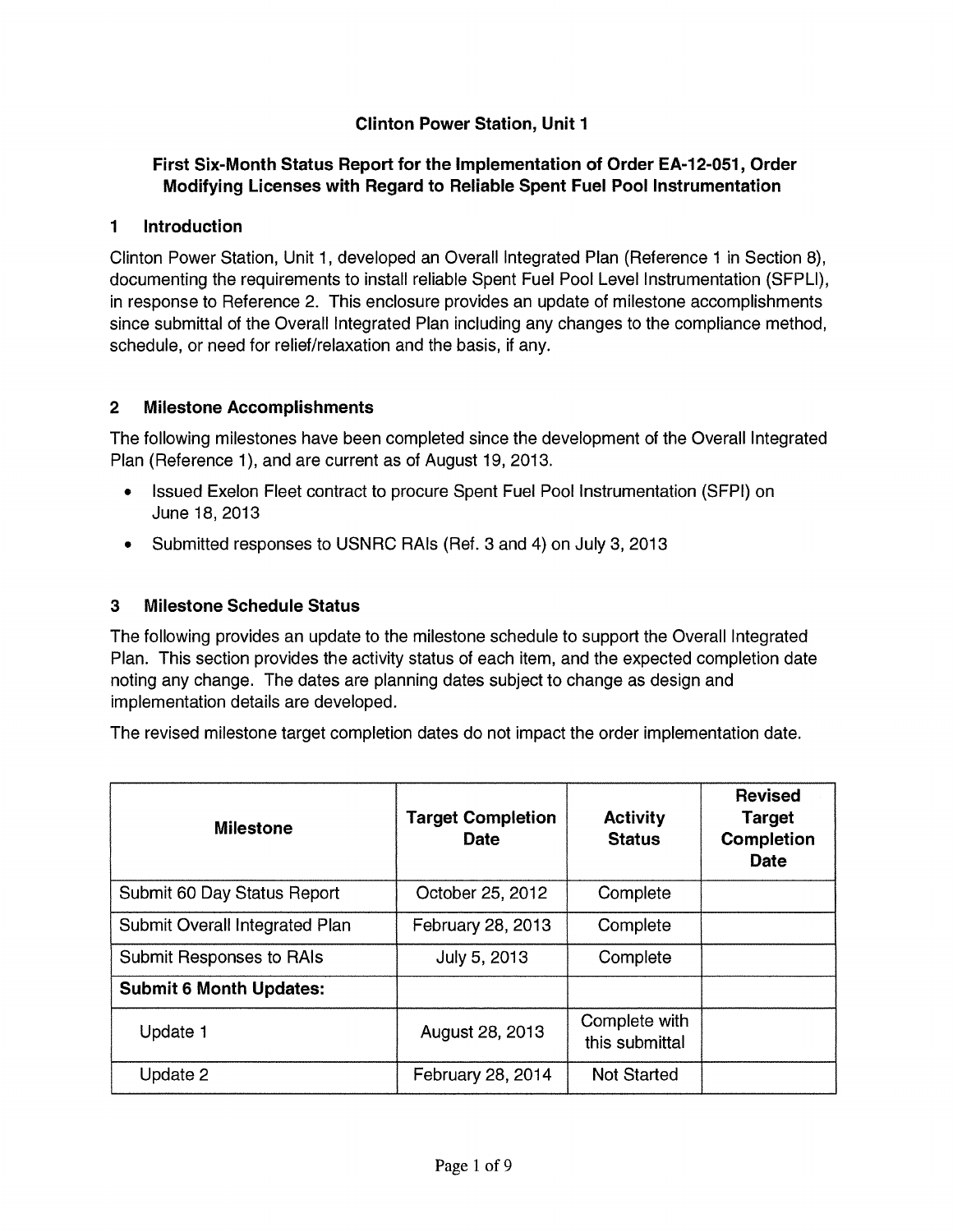| Clinton Power Station, Unit 1                                  |  |
|----------------------------------------------------------------|--|
| First Six-Month Status Report for the Implementation of SFP LI |  |
| August 28, 2013                                                |  |

| <b>Milestone</b>                                                | <b>Target Completion</b><br><b>Date</b> | <b>Activity</b><br><b>Status</b> | <b>Revised</b><br><b>Target</b><br>Completion<br><b>Date</b> |
|-----------------------------------------------------------------|-----------------------------------------|----------------------------------|--------------------------------------------------------------|
| Update 3                                                        | August 28, 2014                         | Not Started                      |                                                              |
| Update 4                                                        | February 28, 2015                       | <b>Not Started</b>               |                                                              |
| Update 5                                                        | August 28, 2015                         | Not Started                      |                                                              |
| <b>Modifications:</b>                                           |                                         |                                  |                                                              |
| Conceptual Design                                               | 3Q2012                                  | Complete                         |                                                              |
| <b>Issue Exelon Fleet contract to</b><br>procure SFPI Equipment | 1Q2015                                  | Complete                         | 2Q2013                                                       |
| <b>Begin Detailed Engineering</b><br>Design                     | 3Q2013                                  | <b>Not Started</b>               | 4Q2013                                                       |
| Complete and Issue SFPI<br><b>Modification Package</b>          | 1Q2014                                  | <b>Not Started</b>               | 2Q2014                                                       |
| <b>Begin Installation</b>                                       | 1Q2015                                  | <b>Not Started</b>               |                                                              |
| Complete SFPI Installation and<br><b>Put Into Service</b>       | 2Q2015                                  | <b>Not Started</b>               |                                                              |

## **4 Changes to Compliance Method**

There are no changes to the compliance method as documented in the Overall Integrated Plan (Reference 1).

## **5 Need for Relief/Relaxation and Basis for the Relief/Relaxation**

Clinton Power Station, Unit 1, expects to comply with the order implementation date and no relief/relaxation is required at this time.

## **6 Open Items from** Overall Integrated **Plan and Draft Safety Evaluation**

The following tables provide a summary of the open items documented in the Overall Integrated Plan or the Draft Safety Evaluation (SE) and the status of each item.

| <b>Overall Integrated Plan Open Items</b>  |                                     |                                  |
|--------------------------------------------|-------------------------------------|----------------------------------|
| Ol#<br><b>Description</b><br><b>Status</b> |                                     |                                  |
|                                            | <b>Instruments</b>                  | Complete.                        |
| (Ref.1)                                    | Continuous level indication will be | The Westinghouse Spent Fuel Pool |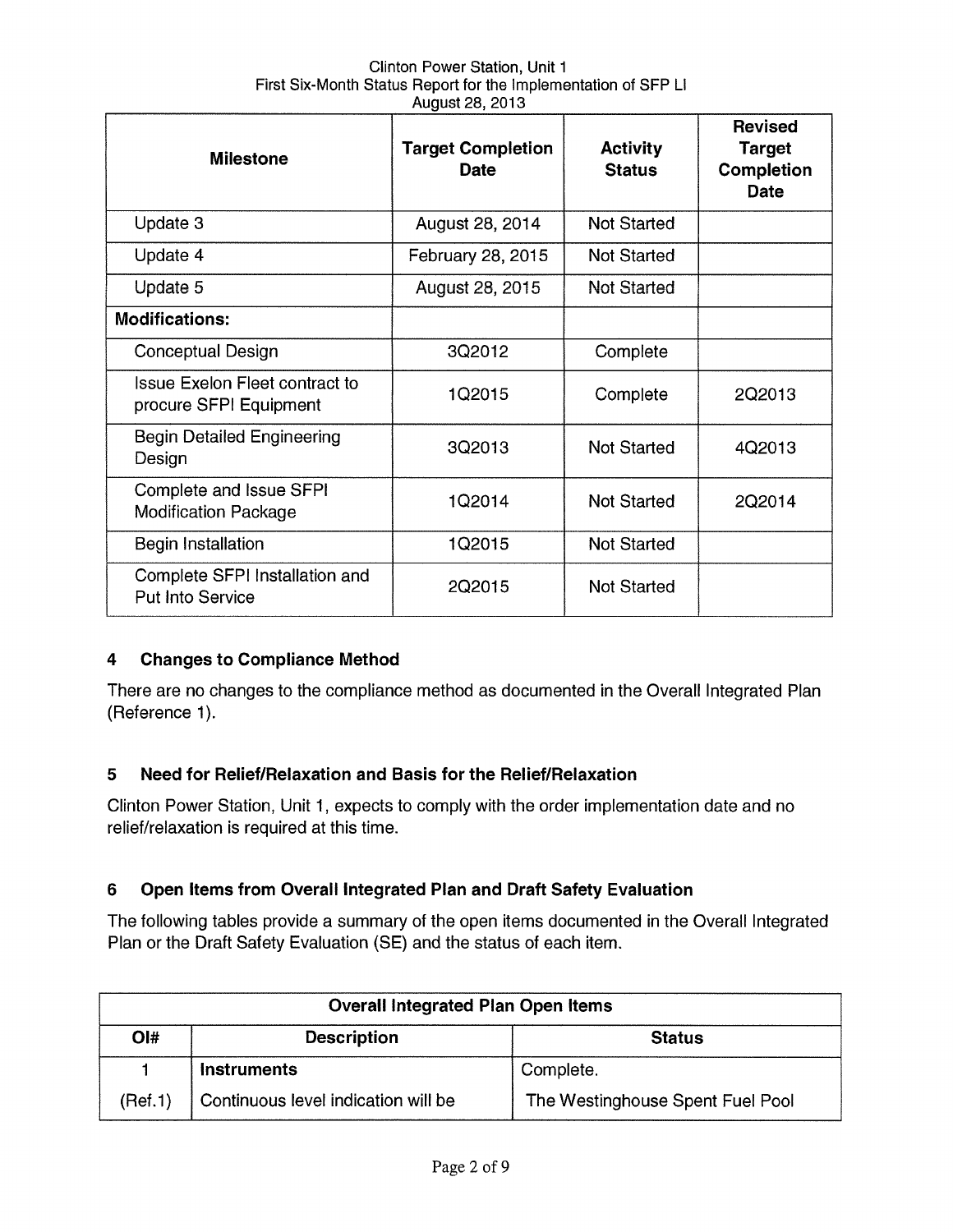| provided by a guided wave radar<br>system, submersible pressure<br>transducer, or other appropriate level<br>sensing technology that will be<br>determined during the detailed<br>engineering phase of the project. | Level Indication instrumentation was<br>selected consistent with the guidelines of<br>NRC JLD-ISG-2012-03 and NEI 12-02.<br>The instrument is a guided wave radar<br>system. It provides the capability to<br>reliably monitor the spent fuel pool water<br>level under normal and anticipated<br>adverse environmental conditions.                                                                                                                                                                                                                                                                                                                                                                                               |
|---------------------------------------------------------------------------------------------------------------------------------------------------------------------------------------------------------------------|-----------------------------------------------------------------------------------------------------------------------------------------------------------------------------------------------------------------------------------------------------------------------------------------------------------------------------------------------------------------------------------------------------------------------------------------------------------------------------------------------------------------------------------------------------------------------------------------------------------------------------------------------------------------------------------------------------------------------------------|
|                                                                                                                                                                                                                     | The sensor input to the system is a<br>guided wave radar probe. Using the<br>principle of time domain reflectometry<br>(TDR) to detect the SFP water level,<br>microwave signals are pulsed down the<br>cable probe and reflected back from the<br>water surface. This is used to determine<br>the level of the water in the pool.                                                                                                                                                                                                                                                                                                                                                                                                |
|                                                                                                                                                                                                                     | Each water level measurement channel<br>includes a flexible stainless-steel sensor<br>cable probe suspended in the spent fuel<br>pool from a seismic Category 1 bracket<br>attached to the operating deck or to a<br>raised curb at the side of the pool. The<br>cable probe extends to just above the top<br>of the spent fuel racks. The sensor<br>electronics are mounted in seismic and<br>missile protected areas outside of the<br>building housing the SFP to minimize<br>exposure to elevated radiation and<br>environmental conditions which could<br>result from a postulated loss of water<br>inventory in the pool. There is an<br>interconnecting cable between the<br>sensor cable probe and sensor<br>electronics. |
|                                                                                                                                                                                                                     | The sensor electronics provide an<br>instrument standard analog signal to a<br>remote enclosure that will be installed in<br>an accessible location. This enclosure<br>contains the Uninterruptable Power<br>Supply (UPS), backup battery, and water<br>level display. The enclosure also<br>includes the capability to connect an                                                                                                                                                                                                                                                                                                                                                                                                |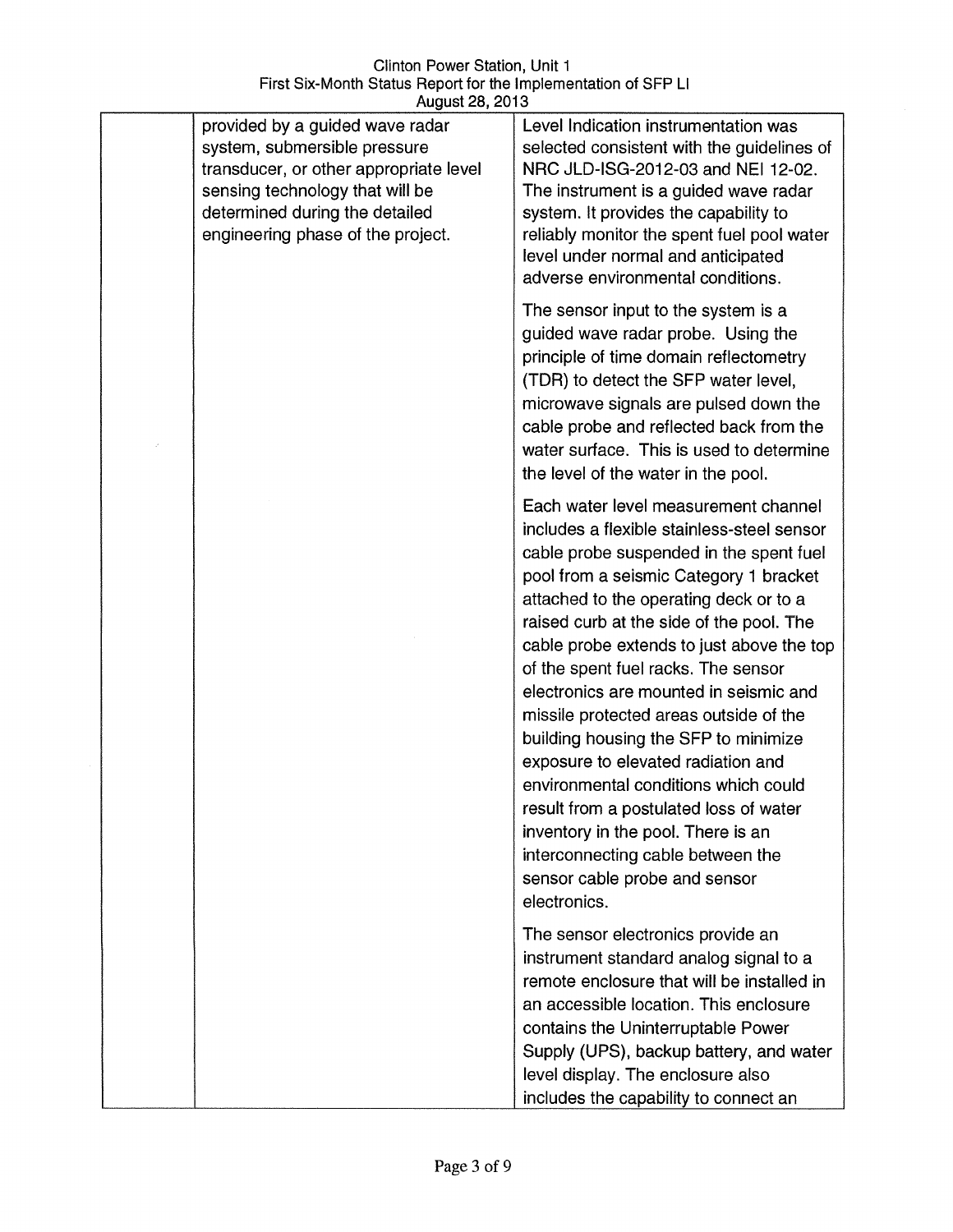|                                     |                                                                                                                                                                                                                                                                                                                                                                                                                                                                                                                                                   | emergency or temporary external power<br>source as part of the FLEX mitigating<br>strategies.<br>Attachment 1 shows the components |
|-------------------------------------|---------------------------------------------------------------------------------------------------------------------------------------------------------------------------------------------------------------------------------------------------------------------------------------------------------------------------------------------------------------------------------------------------------------------------------------------------------------------------------------------------------------------------------------------------|------------------------------------------------------------------------------------------------------------------------------------|
|                                     |                                                                                                                                                                                                                                                                                                                                                                                                                                                                                                                                                   | and arrangement of the guided wave<br>radar system spent fuel pool level sensor<br>and electronics enclosure for one<br>channel.   |
| $\overline{2}$<br>(RAI-2,<br>Ref.4) | Final sensor locations and cable<br>routings are not available at this time.<br>This information will be developed<br>during the detailed design process. The<br>current plan for the SFPI design of the<br>system based on the current Exelon<br>Nuclear program schedule for Clinton<br>Power Station is to begin the design<br>phase in November 2013 with design<br>completion and 100% acceptance of the<br>design in June 2014. The requested<br>information will be provided in the<br>August 2014, 6-month Integrated Plan<br>update.     | Not Started.                                                                                                                       |
| 3<br>(RAI-3,<br>Ref.4)              | Mounting device total loading and<br>attachments are not available at this<br>time. This information will be developed<br>during the detailed design process. The<br>current plan for the SFPI design of the<br>system based on the current Exelon<br>Nuclear program schedule for Clinton<br>Power Station is to begin the design<br>phase in November 2013 with design<br>completion and 100% acceptance of the<br>design in June 2014. The requested<br>information will be provided in the<br>August 2014, 6-month Integrated Plan<br>update. | Not Started.                                                                                                                       |
| $\overline{4}$<br>(RAI-4,<br>Ref.4) | Equipment reliability qualification<br>information is not available at this time.<br>This information will be developed<br>during the detailed design process. The<br>current plan for the SFPI design of the<br>system based on the current Exelon<br>Nuclear program schedule for Clinton<br>Power Station is to begin the design                                                                                                                                                                                                               | Not Started.                                                                                                                       |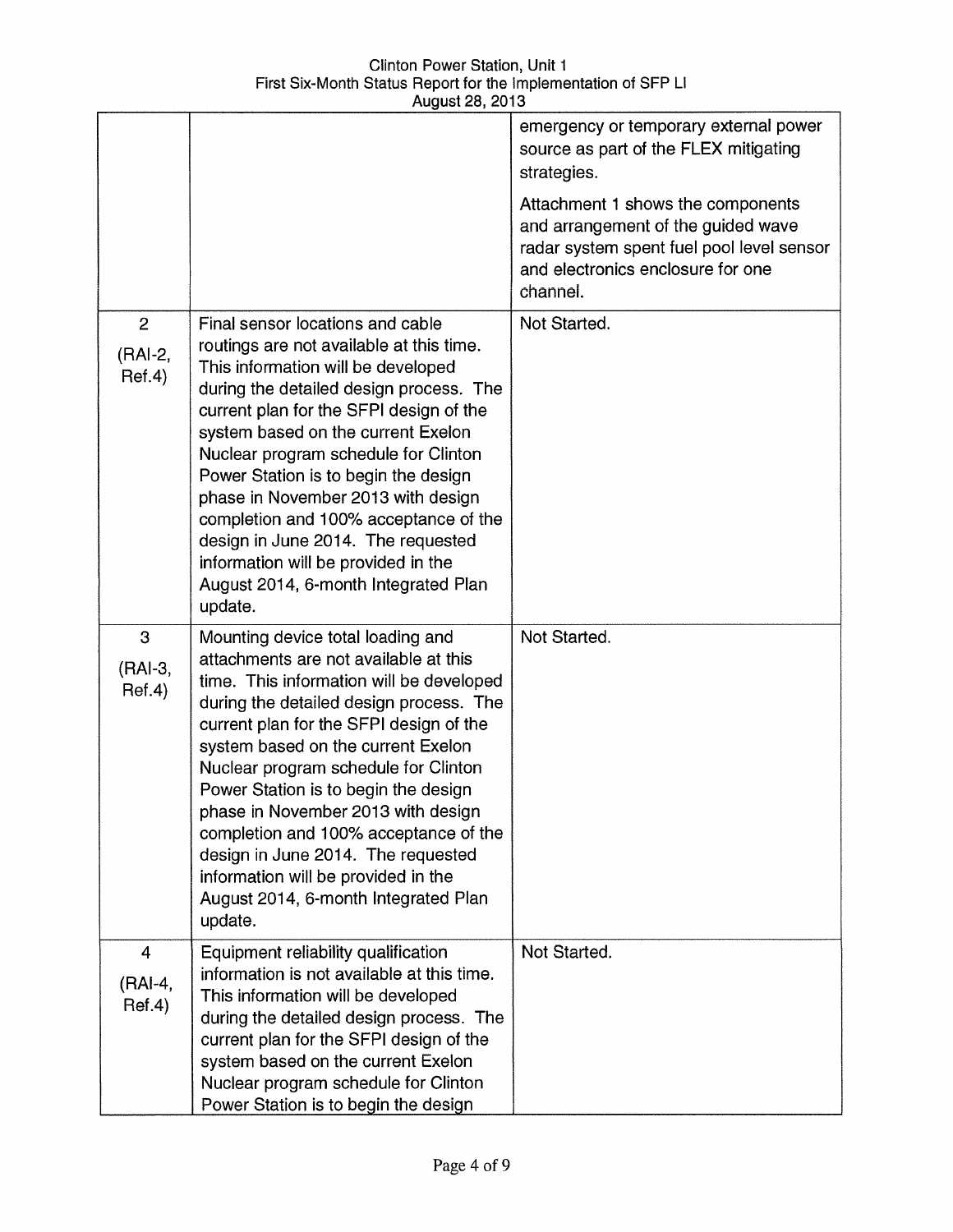|                                     | phase in November 2013 with design<br>completion and 100% acceptance of the<br>design in June 2014. The requested<br>information will be provided in the<br>August 2014, 6-month Integrated Plan<br>update.                                                                                                                                                                                                                                                                                                                                                        |              |
|-------------------------------------|--------------------------------------------------------------------------------------------------------------------------------------------------------------------------------------------------------------------------------------------------------------------------------------------------------------------------------------------------------------------------------------------------------------------------------------------------------------------------------------------------------------------------------------------------------------------|--------------|
| 5<br>(RAI-5,<br>Ref.4)              | Channel independence information is<br>not available at this time. This<br>information will be developed during the<br>detailed design process. The current<br>plan for the SFPI design of the system<br>based on the current Exelon Nuclear<br>program schedule for Clinton Power<br>Station is to begin the design phase in<br>November 2013 with design completion<br>and 100% acceptance of the design in<br>June 2014. The requested information<br>will be provided in the August 2014, 6-<br>month Integrated Plan update.                                  | Not Started. |
| 6<br>(RAI-6,<br>Ref.4)              | Equipment total power supply<br>configuration and characteristics are not<br>available at this time. This information<br>will be developed during the detailed<br>design process. The current plan for<br>the SFPI design of the system based on<br>the current Exelon Nuclear program<br>schedule for Clinton Power Station is to<br>begin the design phase in November<br>2013 with design completion and 100%<br>acceptance of the design in June 2014.<br>The requested information will be<br>provided in the August 2014, 6-month<br>Integrated Plan update. | Not Started. |
| $\overline{7}$<br>(RAI-7,<br>Ref.4) | Channel accuracy information is not<br>available at this time. This information<br>will be developed during the detailed<br>design process. The current plan for<br>the SFPI design of the system based on<br>the current Exelon Nuclear program<br>schedule for Clinton Power Station is to<br>begin the design phase in November<br>2013 with design completion and 100%<br>acceptance of the design in June 2014.<br>The requested information will be                                                                                                          | Not Started. |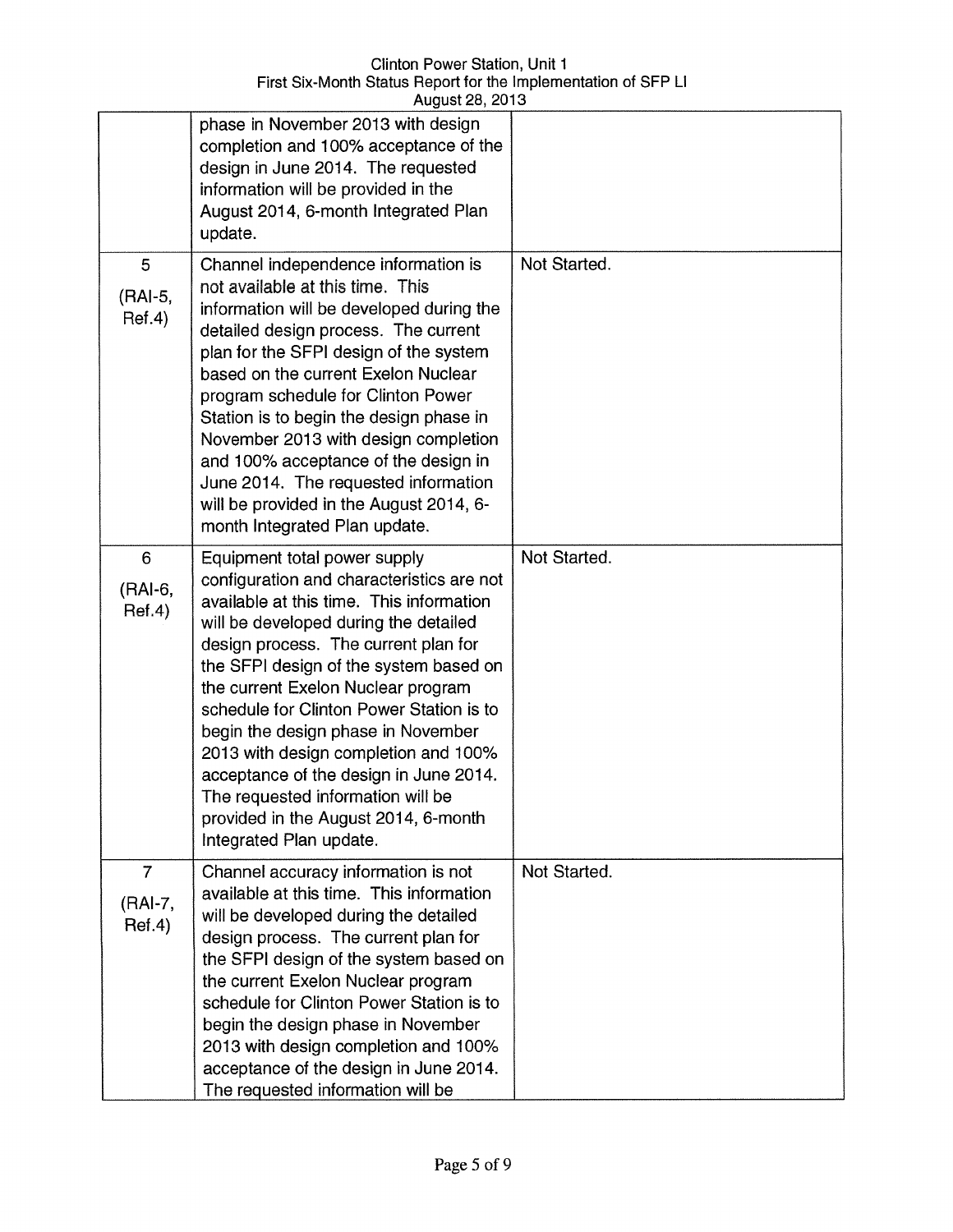| <b>Clinton Power Station, Unit 1</b>                           |  |
|----------------------------------------------------------------|--|
| First Six-Month Status Report for the Implementation of SFP LI |  |
| August 28, 2013                                                |  |

|                          | provided in the August 2014, 6-month<br>Integrated Plan update.                                                                                                                                                                                                                                                                                                                                                                                                                                                                                                                                                                                                                                                                                                            |              |
|--------------------------|----------------------------------------------------------------------------------------------------------------------------------------------------------------------------------------------------------------------------------------------------------------------------------------------------------------------------------------------------------------------------------------------------------------------------------------------------------------------------------------------------------------------------------------------------------------------------------------------------------------------------------------------------------------------------------------------------------------------------------------------------------------------------|--------------|
| 8<br>(RAI-8,<br>Ref.4)   | Equipment testing, calibration,<br>functional checks and maintenance<br>requirements are not available at this<br>time. This information will be<br>established during process and<br>procedure development following the<br>detailed design phase. The current<br>plan for the SFPI design of the system<br>based on the current Exelon Nuclear<br>program schedule for Clinton Power<br>Station is to begin the design phase in<br>November 2013 with design completion<br>and 100% acceptance of the design in<br>June 2014. Following the issue of the<br>design, procedures will start being<br>developed with a projected October<br>2014 completion date. The requested<br>information will be provided in the<br>February 2015, 6-month Integrated Plan<br>update. | Not Started. |
| 9<br>(RAI-9,<br>Ref.4)   | Channel display location information is<br>not available at this time. This<br>information will be developed during the<br>detailed design process. The current<br>plan for the SFPI design of the system<br>based on the current Exelon Nuclear<br>program schedule for Clinton Power<br>Station is to begin the design phase in<br>November 2013 with design completion<br>and 100% acceptance of the design in<br>June 2014. The requested information<br>will be provided in the August 2014, 6-<br>month Integrated Plan update.                                                                                                                                                                                                                                      | Not Started. |
| 10<br>(RAI-10,<br>Ref.4) | Procedural details are not available at<br>this time. This information will be<br>established during process and<br>procedure development following the<br>detailed design phase. The current<br>plan for the SFPI design of the system<br>based on the current Exelon Nuclear<br>program schedule for Clinton Power<br>Station is to begin the design phase in                                                                                                                                                                                                                                                                                                                                                                                                            | Not Started. |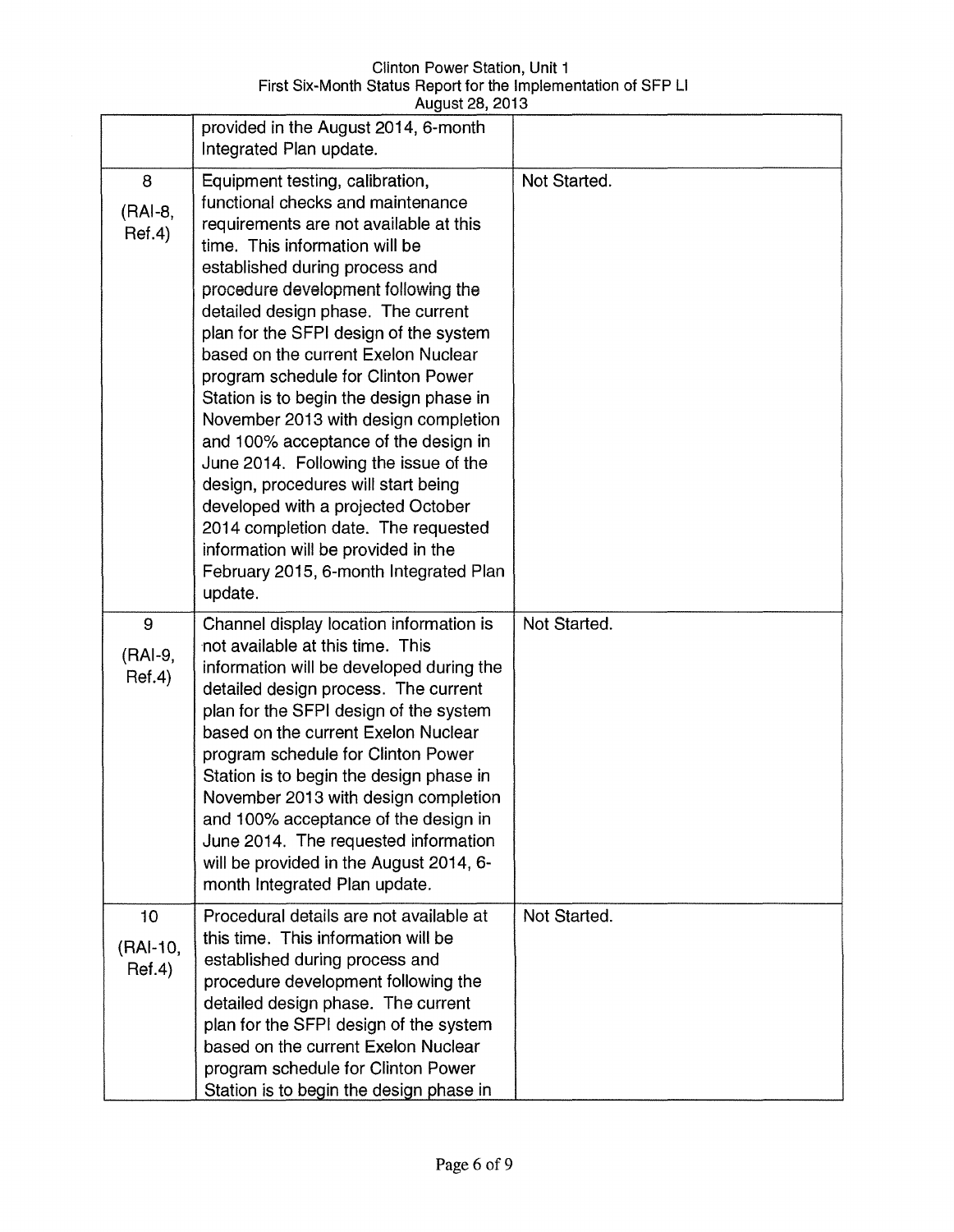|                            | riuguoi 20, 2010                                                                                                                                                                                                                                                                                                                                                                                                                                                                                                                                                                                                                                                                                                                                               |              |
|----------------------------|----------------------------------------------------------------------------------------------------------------------------------------------------------------------------------------------------------------------------------------------------------------------------------------------------------------------------------------------------------------------------------------------------------------------------------------------------------------------------------------------------------------------------------------------------------------------------------------------------------------------------------------------------------------------------------------------------------------------------------------------------------------|--------------|
|                            | November 2013 with design completion<br>and 100% acceptance of the design in<br>June 2014. Following the issue of the<br>design, procedures will start being<br>developed with a projected October<br>2014 completion date. The requested<br>information will be provided in the<br>February 2015, 6-month Integrated Plan<br>update.                                                                                                                                                                                                                                                                                                                                                                                                                          |              |
| 11<br>$(RAI-11,$<br>Ref.4) | Testing and calibration program<br>requirements and compensatory actions<br>are not available at this time. This<br>information will be established during<br>process and procedure development<br>following the detailed design phase.<br>The current plan for the SFPI design of<br>the system based on the current Exelon<br>Nuclear program schedule for Clinton<br>Power Station is to begin the design<br>phase in November 2013 with design<br>completion and 100% acceptance of the<br>design in June 2014. Following the<br>issue of the design, procedures will start<br>being developed with a projected<br>October 2014 completion date. The<br>requested information will be provided<br>in the February 2015, 6-month<br>Integrated Plan update. | Not Started. |

| <b>Draft Safety Evaluation Open Items</b> |                    |               |
|-------------------------------------------|--------------------|---------------|
| $O$  #                                    | <b>Description</b> | <b>Status</b> |
|                                           | None at this time. |               |

# **7 Potential Draft Safety Evaluation Impacts**

There are no potential impacts to the Draft Safety Evaluation identified at this time.

#### **8 References**

The following references support the updates to the Overall Integrated Plan described in this enclosure.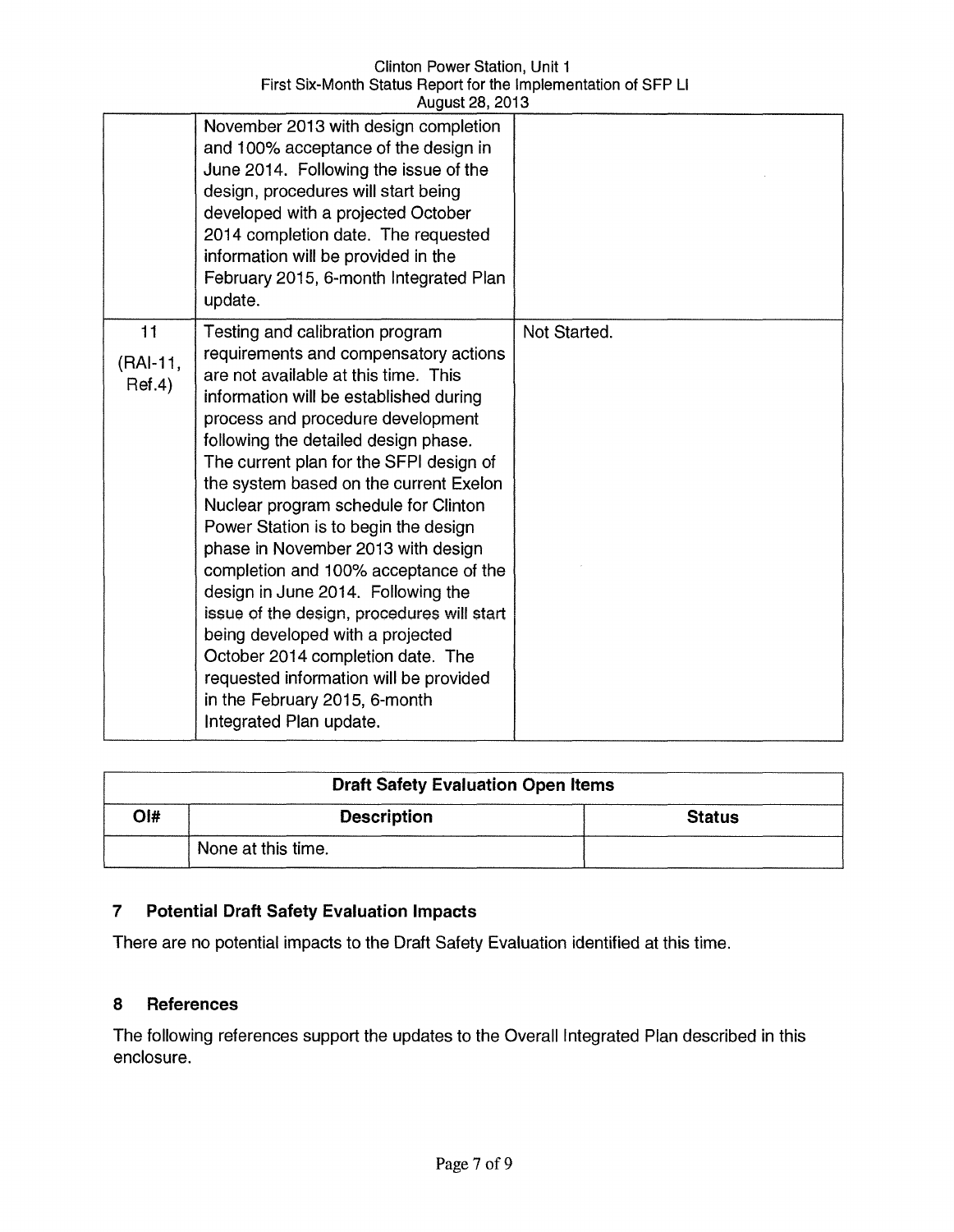- 1. Exelon Generation Company, LLC, letter to USNRC, "Overall Integrated Plan in Response to March 12, 2012 Commission Order Modifying Licenses with Regard to Requirements for Reliable Spent Fuel Pool Instrumentation (Order Number EA-12-051)", dated February 28,2013 (RS-13- 029)
- 2. NRC Order Number EA-12-051, "Issuance of Order Modifying Licenses with Regard to Reliable Spent Fuel Pool Instrumentation", dated March 12,2012.
- 3. USNRC letter to Exelon Generation Company, LLC, Request for Additional Information Regarding Overall Integrated Plan for Reliable Spent Fuel Pool Instrumentation, dated June 7, 2013.
- 4. Exelon Generation Company, LLC, letter to USNRC, "Response to Request for Additional Information - Overall Integrated Plan in Response to Commission Order Modifying License Requirements for Reliable Spent Fuel Pool Instrumentation (Order No. EA-12- 051)", dated July 3,2013 (RS-13-157).